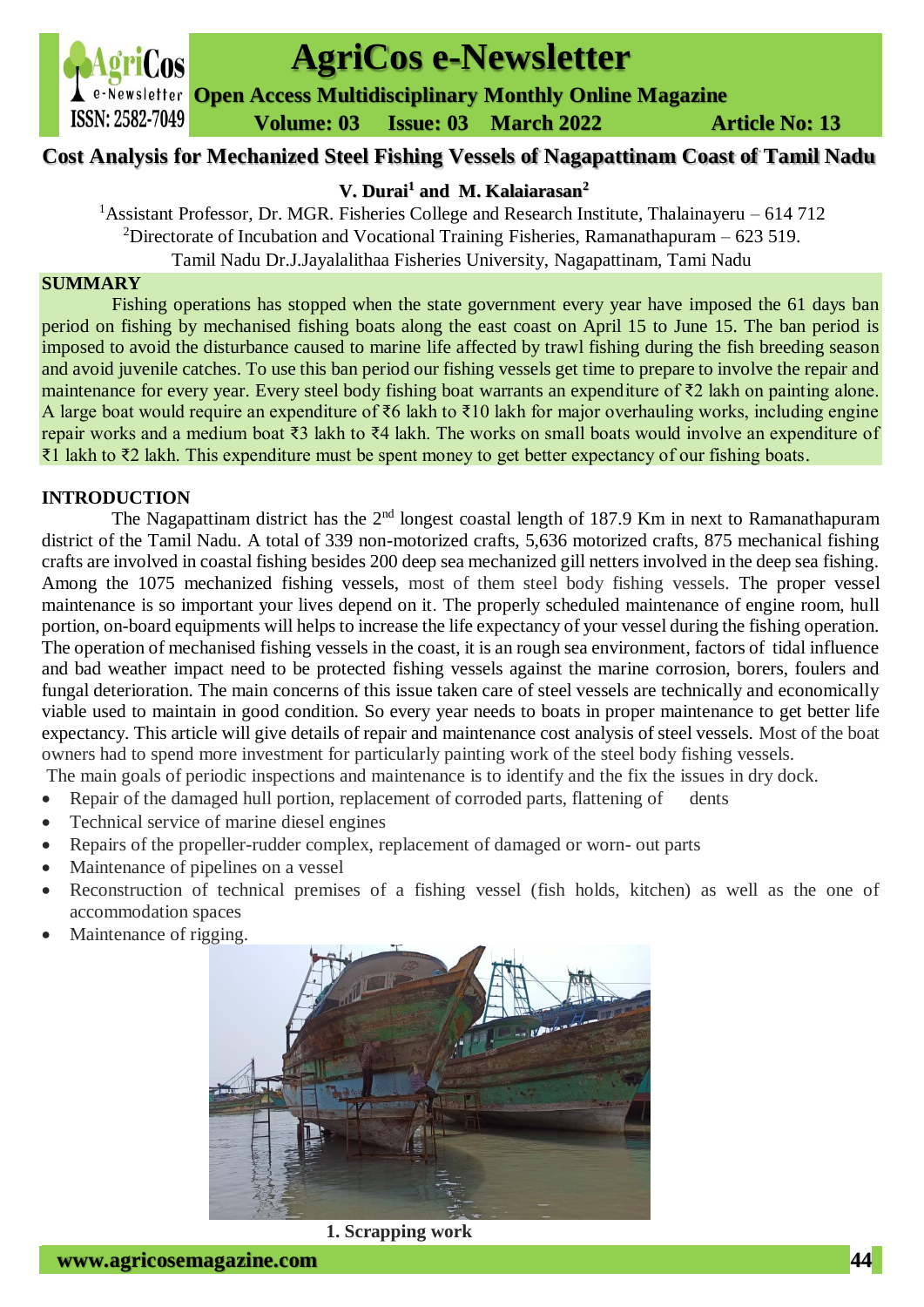

 **2. Painting work 3. Welding work**

#### **Various expenses incurred in steel fishing vessels**

The following cost is usually made this carried out the repair and maintenance of steel vessels

- Lifting the fishing vessels from the sea is nearly 60 feet size is about Rs.30,000/- and 65 feet size is about Rs.35,000/- using the cranes to lift the vessel.
- For scrapping the fishing vessel, 2 labours are involved to scrap the vessel parts for 10 days at the labour cost of scrapping work is Rs.1,000/person. Normally, scrapping a hull portion it will take 6 to 10 days and larger fishing vessel will takes 1 month (quick rust portion and plate damaged).
- Propeller dismantled, aligned, serviced and refitted. Propeller normally removing the vessel is labour cost about Rs.400 to 500/person. Usually sent the propeller for repairing work to Rameshwaram workshop. First of all clean the barnacles and 6 labour to involve reshaping and seasoning 200 kg is size of propeller servicing charge about Rs.600/kg. The repair cost of Rs.1,20,000/propeller.
- Inner deck area coated with painting and fish oil application is necessary to make. Fresh fibre coating is applied and the cost it will take nearly Rs.10,000- 15,000/.
- Grinding the parts labour cost is Rs.8,000/vessel, batch angle stating work is carried out it will comes life for 5 years, colloy type will better life of deck portion.
- Antifouling painting application cost charges is Rs.40,000/vessel. Normally preferred Shalimar International and Nerolac brands.
- Draft portion needed for each steel vessel is  $10 12$  ltr of anti fouling paint used. One litre of anti fouling cost is Rs.950-  $1200/-$ Cost of antifouling for steel vessel is Rs. 15,000.
- The total repair and maintenance cost of steel vessel 60 feet size is Rs.2,50,000 to 3,00,000/year, 65 feet size is Rs.2,75,000- 3,25,000/year.

## **CONCLUSION**

Draft portion could be removed only during repair and maintenance. If they were not removed, the weight of the vessel would increase, leads to additional diesel consumption. Due to this expenditure will be increased. Large size of vessel need at least 6-10 days for the work and small boats three days. It is very important to every year have to maintain vessels during the fishing ban period. This is for every year should spend money for repairing work. Comparative deck portion to hull portion needed to should maintain in such a right manner. Otherwise turn to reflect on the returns. All life saving appliances of IRS approved standards specified by MMD are available on board.